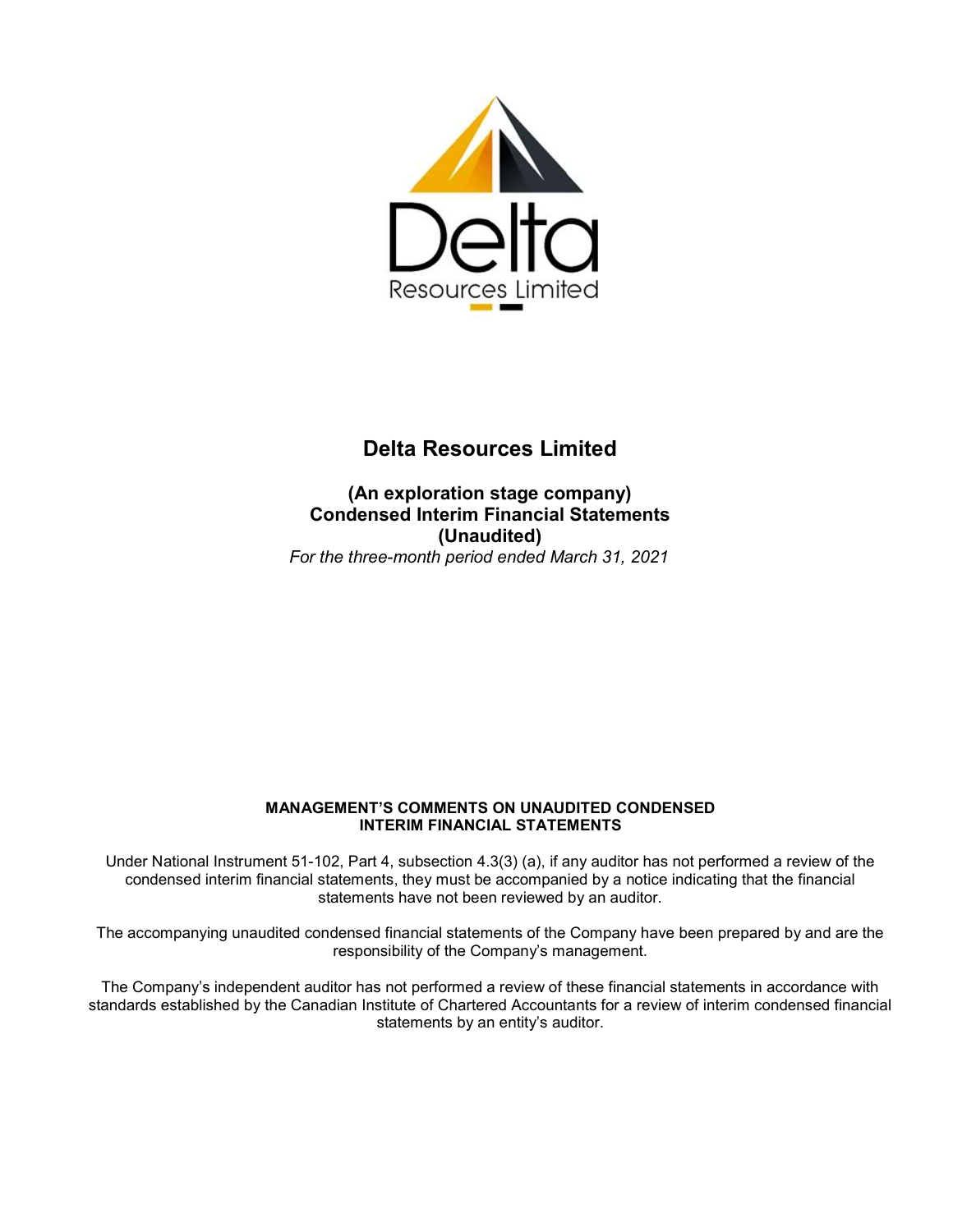**Page** 

# **Condensed Interim Financial Statements**  Condensed Interim Statements of Financial Position *2*  Condensed Interim Statements of Comprehensive loss *3*  Condensed Interim Statements of Cash Flows *4*  Condensed Interim Statements of Changes in Equity *5*  **Notes to the Condensed Interim Financial Statements** *6*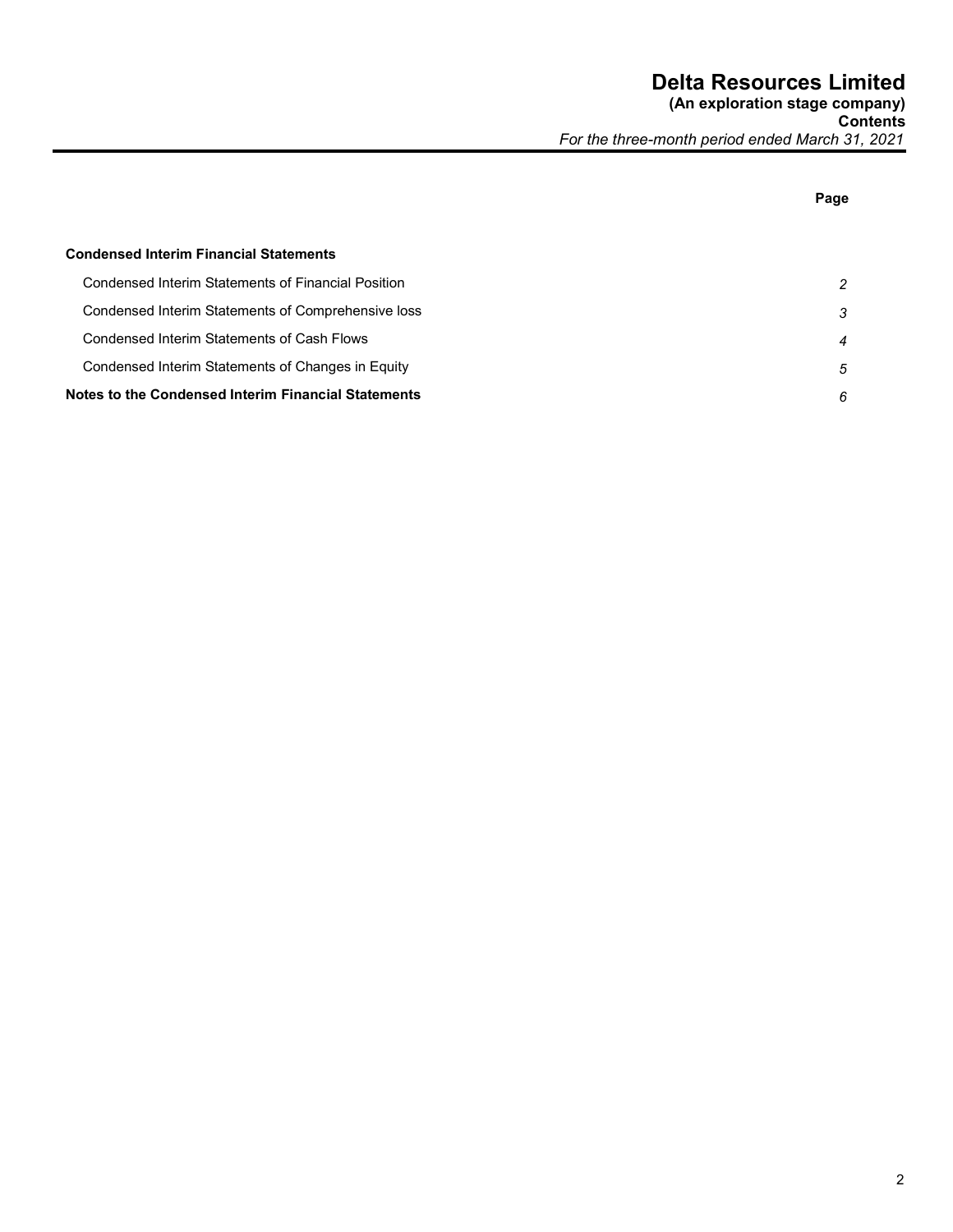**(An exploration stage company) Statements of financial position** 

*(In Canadian dollars)* 

|                                                                                                                                    | As at<br>March 31,<br>2021 | As at<br>December 31,<br>2020 |
|------------------------------------------------------------------------------------------------------------------------------------|----------------------------|-------------------------------|
|                                                                                                                                    | \$                         | \$                            |
|                                                                                                                                    |                            |                               |
| <b>ASSETS</b><br>Current assets:                                                                                                   |                            |                               |
| Cash                                                                                                                               | 883,084                    |                               |
| Sales tax receivable                                                                                                               | 112,064                    | 1,212,415<br>138,001          |
| Refundable tax credit on mining duties and refundable                                                                              |                            |                               |
| tax credit related to resources                                                                                                    | 785,865                    | 532,760                       |
| Other receivable                                                                                                                   | 1,009                      |                               |
| Prepaid expenses                                                                                                                   | 38,842                     | 56,305                        |
|                                                                                                                                    | 1,820,864                  | 1,939,481                     |
|                                                                                                                                    |                            |                               |
| Non-current assets:                                                                                                                |                            |                               |
| Property and equipment (Note 6)                                                                                                    | 51,525                     | 51,806                        |
|                                                                                                                                    | 51,525                     | 51,806                        |
| <b>Total assets</b>                                                                                                                | 1,872,389                  | 1,991,287                     |
|                                                                                                                                    |                            |                               |
| <b>LIABILITIES</b>                                                                                                                 |                            |                               |
| <b>Current liabilities:</b>                                                                                                        |                            |                               |
| Accounts payable and accrued liabilities (Notes 7 and 13)                                                                          | 249,742                    | 473,448                       |
|                                                                                                                                    | 249,742                    | 473,448                       |
|                                                                                                                                    |                            |                               |
| Non-current liabilities:                                                                                                           |                            |                               |
| Long-term debt (Note 8)                                                                                                            | 30,000                     | 30,000                        |
|                                                                                                                                    | 30,000                     | 30,000                        |
|                                                                                                                                    |                            |                               |
| <b>Total liabilities</b>                                                                                                           | 279,742                    | 503,448                       |
|                                                                                                                                    |                            |                               |
| <b>EQUITY</b>                                                                                                                      |                            |                               |
| Common shares and warrants (Note 9)                                                                                                | 32,509,514                 | 32,220,814                    |
| Contributed surplus                                                                                                                | 7,549,285                  | 7,549,285                     |
| Deficit                                                                                                                            | (38, 466, 152)             | (38, 282, 260)                |
| Total equity                                                                                                                       | 1,592,647                  | 1,487,839                     |
| Total liabilities and equity                                                                                                       | 1,872,389                  | 1,991,287                     |
| Going concern, related party transactions, contingent liabilities, commitments and subsequent events (Notes 3, 12, 13, 14 and 18). |                            |                               |
|                                                                                                                                    |                            |                               |
| These financial statements were approved by the Company's board of directors on May 26, 2021.                                      |                            |                               |
| "Frank Candido"                                                                                                                    | " Roy Millington"          |                               |

\_\_\_\_\_\_\_\_\_\_\_\_\_\_\_\_\_\_\_ \_\_\_\_\_\_\_\_\_\_\_\_\_\_\_\_\_ Frank Candido, Director **Roy Millington, Director** Roy Millington, Director

The accompanying notes are an integral part of these financial statements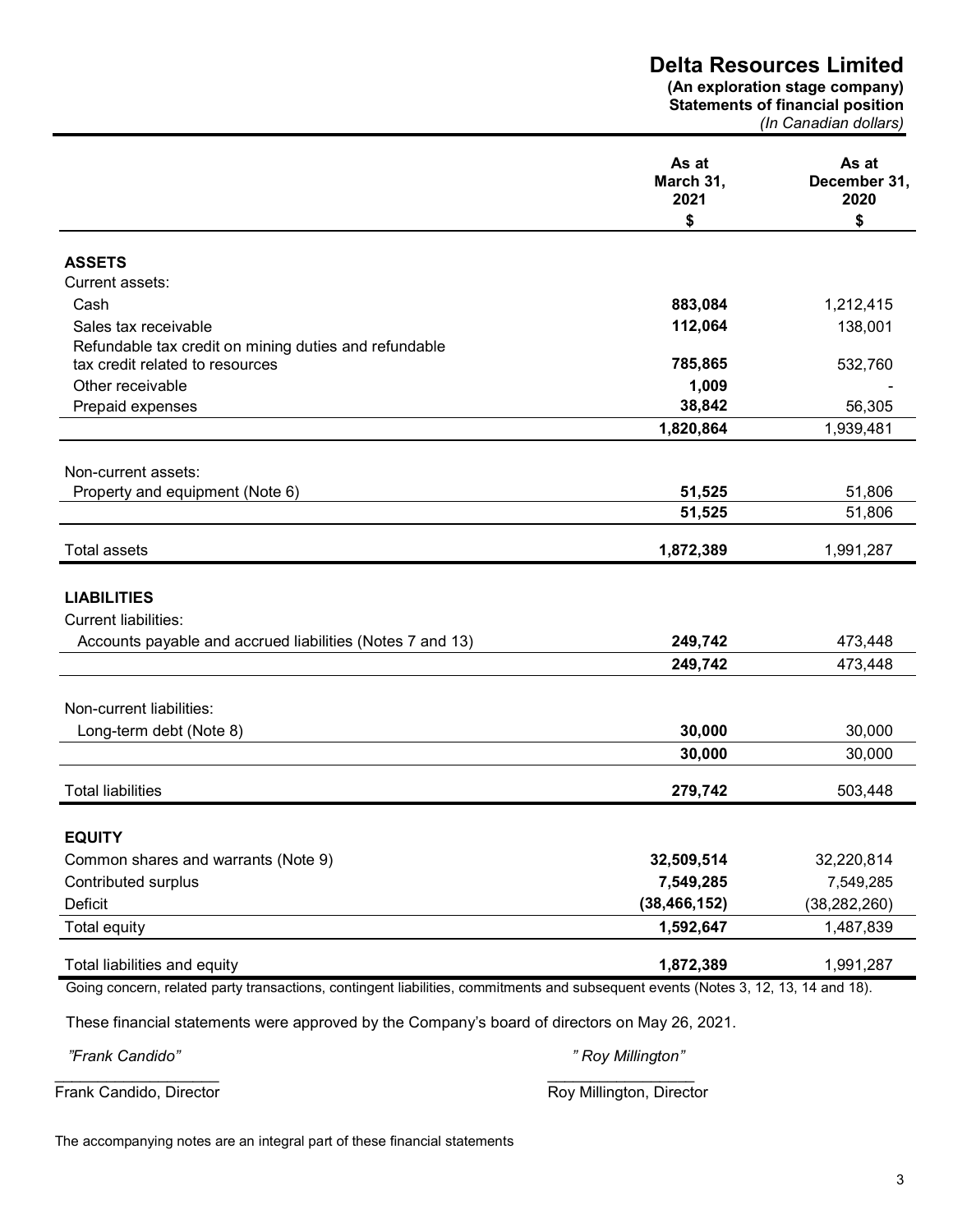**(An exploration stage company) Statements of loss and comprehensive loss**  *For the three-month period ended March 31 (In Canadian dollars)* 

|                                                                                | 2021       | 2020<br>\$ |
|--------------------------------------------------------------------------------|------------|------------|
| <b>Operating Expenses</b>                                                      |            |            |
| Shareholders' information                                                      | 16,837     | 18,940     |
| Legal, financial and other corporate expenses                                  | 74,726     | 62,066     |
| Salaries and fringe benefits (Note 12)                                         | 30,262     | 33,372     |
| Travel                                                                         |            | 8,170      |
| General administrative expenses                                                | 7,784      | 10,610     |
| Management fees (Note 12)                                                      | 15,000     | 15,000     |
| Exploration and evaluation expenditures (Note 10)                              | 39,833     | 196,151    |
| Depreciation of property and equipment (Note 6)                                | 281        | 311        |
|                                                                                | 184,723    |            |
| <b>Other income</b>                                                            |            | 344,620    |
|                                                                                |            |            |
| Government grant (Note 8)                                                      |            | 10,000     |
| Other revenues                                                                 |            | 5,100      |
| Interest income                                                                | 831        | 53         |
|                                                                                | 831        | 15,153     |
| Net loss and comprehensive loss for the period                                 | (183, 892) | (329, 467) |
| Basic and diluted net loss per share (Note 16)                                 | (0.005)    | (0.011)    |
| Weighted average number of shares outstanding (basic<br>and diluted) (Note 16) | 35,901,715 | 29,067,470 |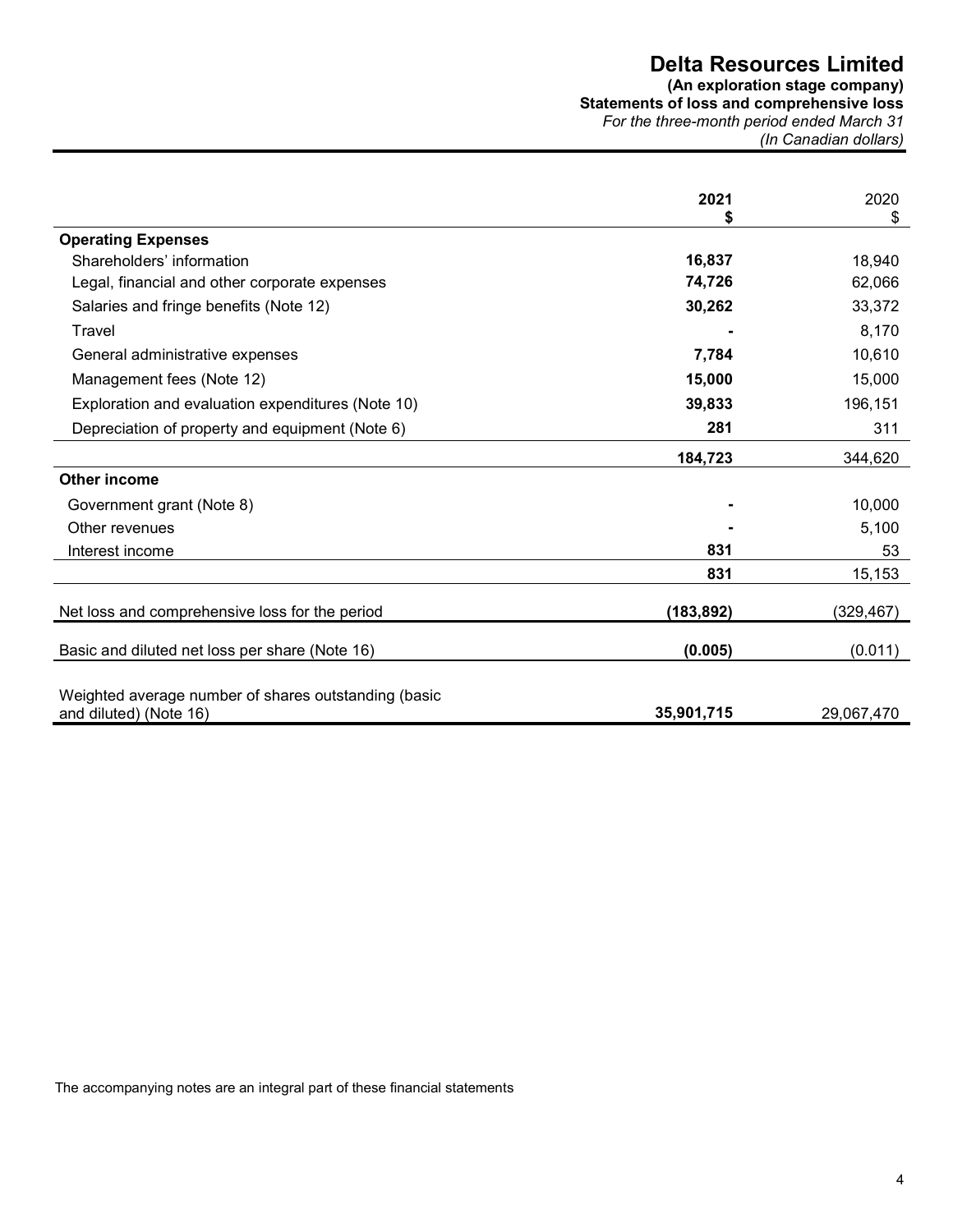**(An exploration stage company)** 

**Statements of cash flows** 

For the three-month period ended March 31, *(In Canadian dollars)* 

|                                                                                          | 2021<br>\$ | 2020<br>\$ |
|------------------------------------------------------------------------------------------|------------|------------|
| CASH PROVIDED BY (USED IN):                                                              |            |            |
| <b>Operating activities:</b>                                                             |            |            |
| Net loss and comprehensive loss                                                          | (183, 892) | (329, 467) |
| Items not involving cash:                                                                |            |            |
| Refundable tax credit on mining duties and<br>refundable tax credit related to resources | (253, 105) | (72, 582)  |
| Depreciation of property and equipment                                                   | 281        | 311        |
| Share issuance in consideration of exploration and<br>evaluation expenditures            |            | 7,750      |
|                                                                                          | (436, 716) | (393,988)  |
| Net change in non-cash operating working capital<br>items (Note 11)                      | (181, 315) | 45,868     |
| Cash flows related to operating activities                                               | (618, 031) | (348, 120) |
| <b>Financing activities:</b>                                                             |            |            |
| Issuance of shares and warrants                                                          | 300,000    |            |
| Warrants exercised                                                                       | 3,080      |            |
| Share issue costs                                                                        | (14, 380)  | (849)      |
| Cash flows related to financing activities                                               | 288,700    | (849)      |
| Decrease in cash                                                                         | (329, 331) | (348, 969) |
| Cash, beginning of period                                                                | 1,212,415  | 938,809    |
| Cash, end of period                                                                      | 883,084    | 589,840    |

The accompanying notes are an integral part of these financial statements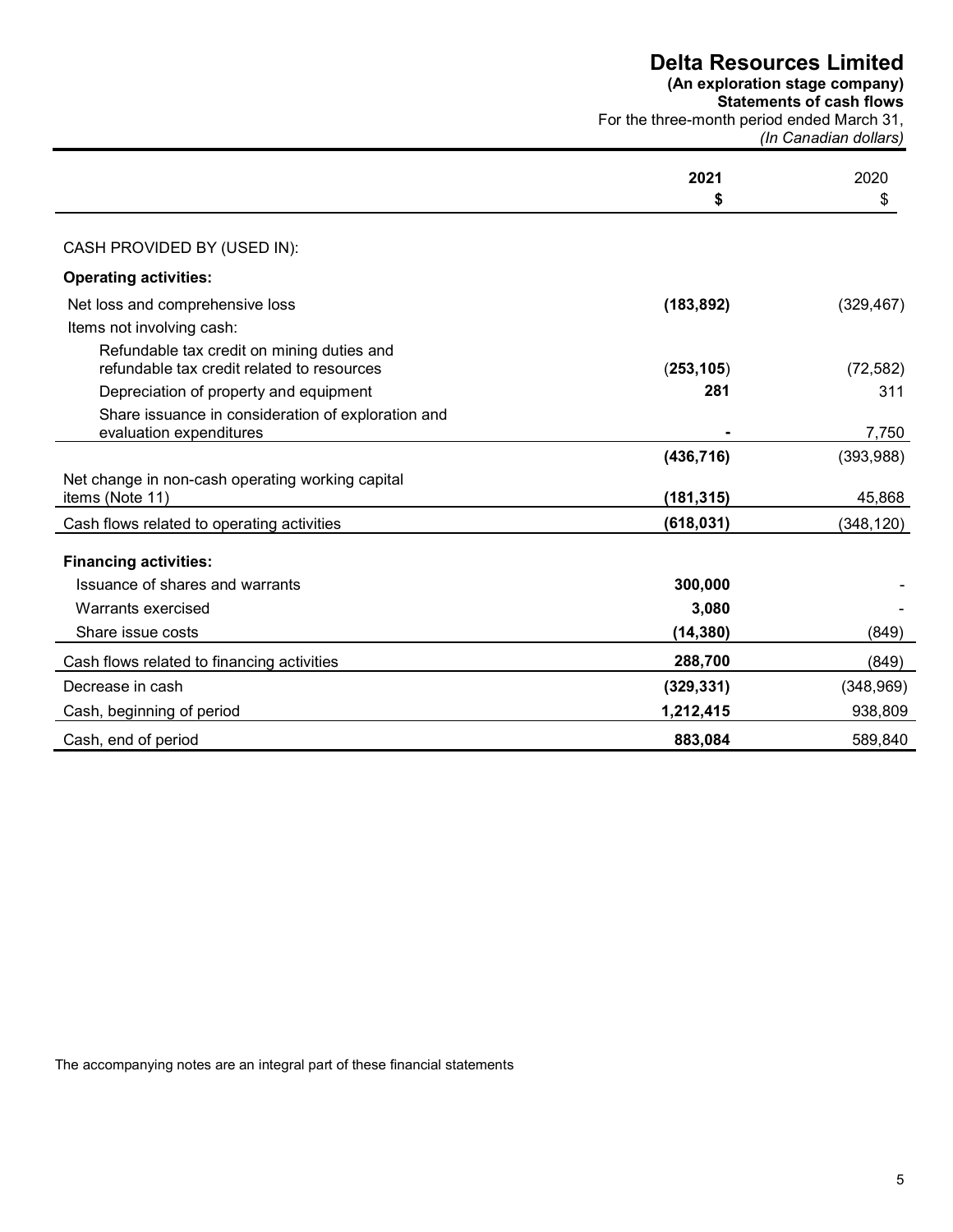**(An exploration stage company) Statements of changes in equity (deficiency)**  *For the three-month period ended March 31, (in Canadian dollars)*

|                                                                               | Common<br>shares<br>(note 9) | Common<br>shares and<br>warrants<br>\$<br>(note 9) | Contributed<br>Surplus<br>\$<br>(note 9) | Deficit<br>\$  | Total<br>\$ |
|-------------------------------------------------------------------------------|------------------------------|----------------------------------------------------|------------------------------------------|----------------|-------------|
|                                                                               |                              |                                                    |                                          |                |             |
| Balance, January 1, 2021                                                      | 35,347,907                   | 32,220,814                                         | 7,549,285                                | (38, 282, 260) | 1,487,839   |
| Shares and warrants issuance                                                  | 857,142                      | 300,000                                            |                                          |                | 300,000     |
| Warrants exercised                                                            | 15,400                       | 3,080                                              |                                          |                | 3,080       |
| Share issue costs                                                             | ۰                            | (14, 380)                                          |                                          |                | (14, 380)   |
| Net loss and comprehensive loss                                               |                              |                                                    |                                          | (183, 892)     | (183,892)   |
| Balance, March 31, 2021                                                       | 36,220,449                   | 32,509,514                                         | 7,549,285                                | (38, 466, 152) | (1,592,647) |
|                                                                               |                              |                                                    |                                          |                |             |
| Balance, January 1, 2020                                                      | 29,049,338                   | 30,183,612                                         | 7,202,437                                | (36, 365, 860) | 1,020,189   |
| Share issuance in consideration of<br>exploration and evaluation expenditures | 50,000                       | 7,750                                              |                                          |                | 7,750       |
| Share issue costs                                                             |                              | (849)                                              |                                          |                | (849)       |
| Net loss and comprehensive loss                                               |                              |                                                    |                                          | (329,467)      | (329, 467)  |
| Balance, March 31, 2020                                                       | 29,099,338                   | 30,190,513                                         | 7,202,437                                | (36, 695, 327) | 697,623     |

The accompanying notes are an integral part of these financial statements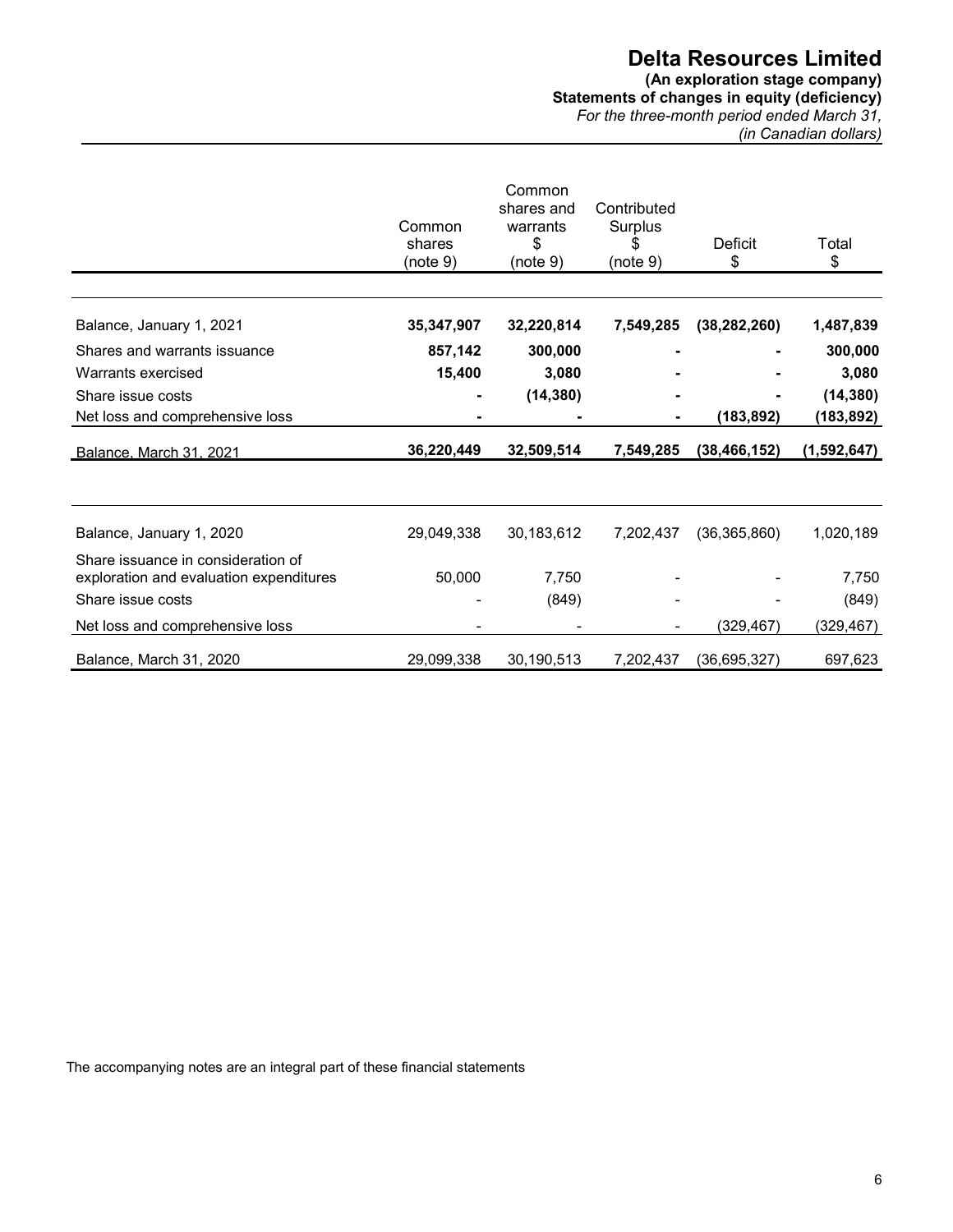#### **1. Statute of incorporation and nature of activities**

Delta Resources Limited (the "Company") is a corporation continued under the Business Corporations Act (Ontario) incorporated on January 19, 1946. The Company changed its name to Delta Resources Limited from Golden Hope Mines Limited in June 2019. The Company's principal operations are mining properties and exploration expenditures made on properties that are not in commercial production. The Company is exploring its mining properties and has not determined whether or not the properties contain economically recoverable resources. The address of the registered office is 1718, Christine Crescent, Kingston, Ontario, Canada, K7L 4V4.

The Company's shares are traded on the TSX Venture Exchange under the symbol DLTA, on the Over-The-Counter Bulletin Board (OTCBB) under the symbol DTARF and on the Frankfurt Stock Exchange under the symbol 6G01.

#### **2. Basis of preparation**

#### **Statement of Compliance**

The condensed interim financial statements of the Company have been prepared in accordance with International Accounting Standard 34, Interim Financial Reporting. The same accounting policies and methods of computation were followed in the preparation of these condensed interim financial statements as were followed in the preparation of the financial statements for the year ended December 31, 2020. These condensed interim financial statements do not include all of the information required for full annual financial statements and should be read in conjunction with the financial statements for the year ended December 31, 2020 which have been prepared in accordance with IFRS, as issued by the International Accounting Standards Board.

The Board of Directors approved these financial statements on May 26, 2021.

#### **Basis of preparation**

These financial statements have been prepared on a going concern basis under the historical cost convention, unless specifically stated in the financial statements.

#### **Functional and Presentation currency**

These financial statements are presented in Canadian Dollars because that is the currency of the primary economic environment in which the Company operates, and is the functional currency of the Company.

#### **3. Going concern**

The Company has not yet determined whether its mining properties contain mineral deposits that are economically recoverable. The recoverability of mining properties is dependent on the discovery of economically recoverable reserves and resources; securing and maintaining title and beneficial interest in the properties; and the ability to obtain the financing required to complete exploration, evaluation, development and construction or the proceeds from the sale of such assets.

The Company had recurring losses in the current and prior years, including a net loss of \$183,892 for the threemonth period ended March 31, 2021, has an accumulated deficit of \$38,466,152 (2020 - \$36,695,327) since its inception, and expects to incur further losses in the development of its business. Further, the business of mining and exploration involves a high degree of risk and there can be no assurance that current exploration programs will result in the discovery of economically recoverable reserves and resources and/or profitable mining operations.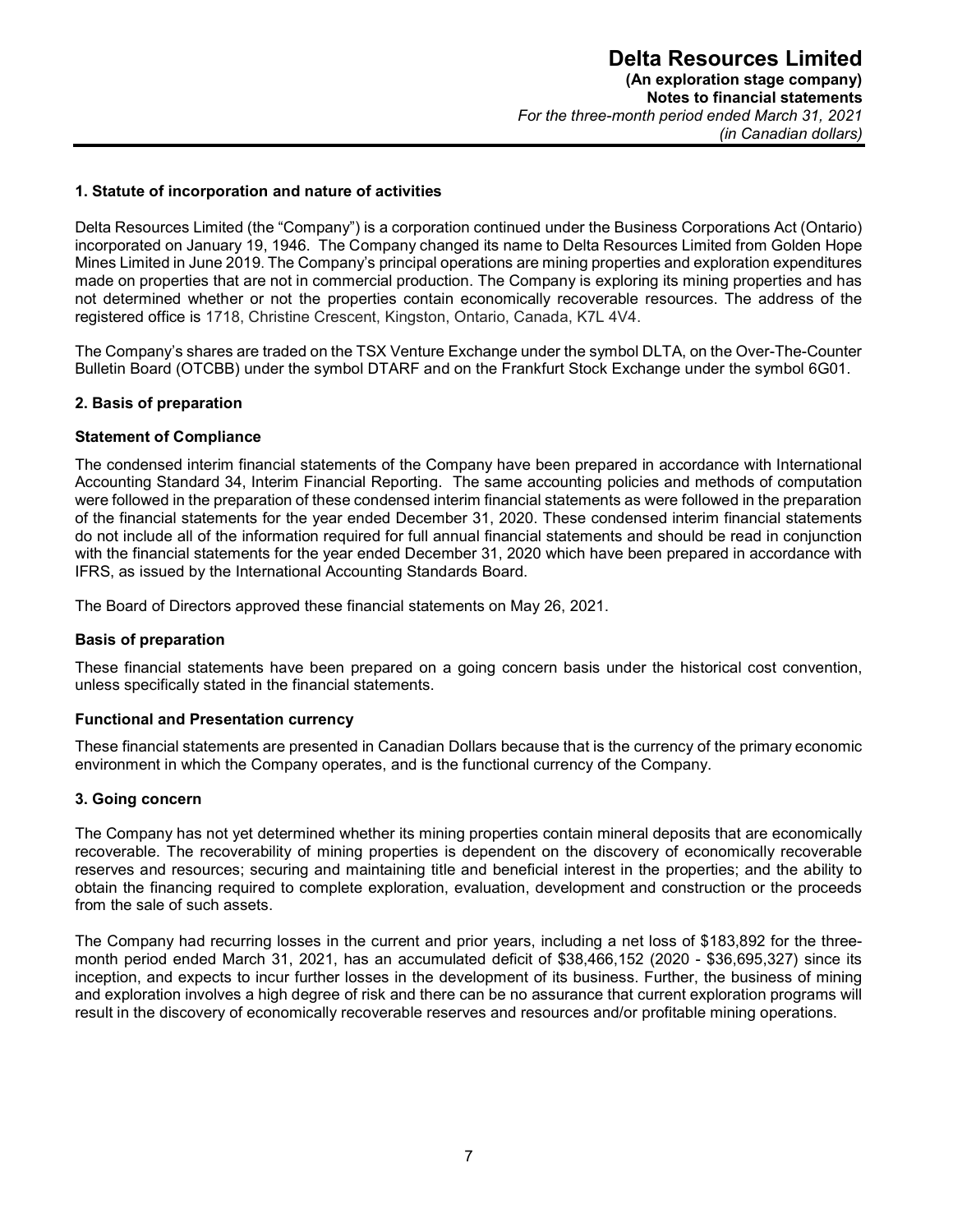### **3. Going concern – Cont'd**

In addition to ongoing working capital requirements, the Company must secure sufficient funding for the exploration and evaluation programs and pay general and administrative costs. The Company's ability to continue as a going concern is dependent on being able to obtain the necessary financing to satisfy its liabilities as they become due. As at March 31, 2021, the Company has a working capital of \$1,571,122 (2020 - \$697,623). Management estimates that funds on hand will not be sufficient to meet the Company's obligations and commitments and to pursue and complete the development of its mining properties. If management is unable to obtain new funding, the Company may be unable to continue its operations, and amounts realized for assets may be less than amounts reflected in these financial statements.

The conditions and uncertainties described above indicate the existence of a material uncertainty that may cast significant doubt about the Company's ability to continue as a going concern. The Company's business plan is dependent on raising additional funds to finance operations within and beyond the next 12 months. Any funding shortfall may be met in the future in a number of ways, including but not limited to, the issuance of new debt or equity instruments, reduction in expenditures and/or the introduction of joint venture partners and/or business combinations on terms which are acceptable to the Company. Although the Company has been successful in the past at raising funds, there can be no assurance the Company will be able to secure financing in the future or that these sources of funding will be available.

The accompanying financial statements have been prepared using assumptions applicable to a going concern, which contemplates the realization of assets and settlement of liabilities in the normal course of business as they come due. In assessing whether the going concern assumption is appropriate, management takes into account all available information about the future, which is at least, but not limited to, twelve months from the end of the reporting period. These financial statements do not reflect the adjustment to the carrying values of assets and liabilities, expenses and financial position classifications that would be necessary were the going concern assumption not appropriate. These adjustments could be material.

#### **COVID-19 estimation uncertainty**

The COVID-19 pandemic continues to cause significant financial market and social dislocation. The situation is dynamic with various cities and countries around the world responding in different ways to address the outbreak. While the Company has experienced the impact of the outbreak of the Coronavirus (COVID-19) on its operations, it had continued to operate during the current pandemic. During the three-month period ended March 31, 2021, the Company received an interest-free loan of \$40,000 under the Canada Emergency Business account program (see Note 8). In the event of a prolonged continuation of the pandemic, it is not clear what the potential impact may be on the Company's business, financial position and financial performance.

#### **4. Critical accounting estimates, judgments**

Estimates and underlying assumptions are reviewed on an ongoing basis. revisions to accounting estimates are recognized in the year in which the estimates are revised and in any future years affected.

Significant areas requiring the uses of management estimates relate to determining the the fair value of share purchase options granted and warrants issued and significant areas requiring the uses of management jugments relate to determining the refundable tax credit on mining duties and refundable tax credit related to resources and the ability to continue as a going concern.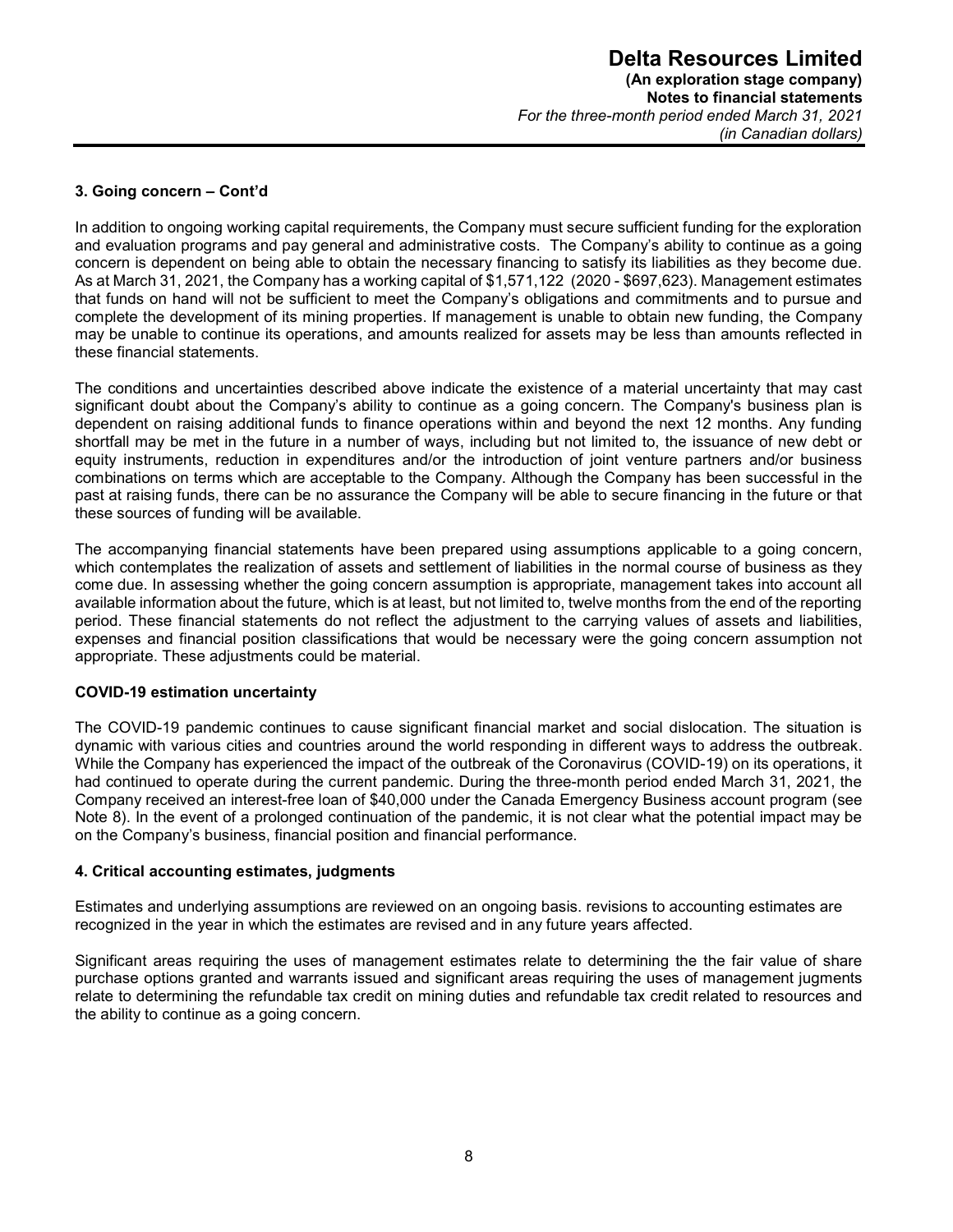#### **5. Critical accounting estimates and judgments – Cont'd**

#### **Judgments**

#### **Going concern**

The assessment of the Company's ability to execute its strategy by funding future working capital requirements involves judgment. Estimates and assumptions are continually evaluated and are based on historical experience and other factors, including expectations of future events that are believed to be reasonable under the circumstances. There is a material uncertainty regarding the Company's ability to continue as a going concern.

#### **Estimates**

#### **Estimate of the fair value of share options**

The fair value of each option granted is estimated at the grant date using the Black-Scholes option pricing model. The estimated life of the share options at the grant date is based on the legal life of the share options and the historical exercise pattern of option holders. Management also estimates the expected forfeitures in calculating the fair value of each option. The expected volatility used to calculate the grant date fair value estimated taking into account the historical volatility of the Company's share price over the expected term of the options granted. Historical volatility is revised whenever facts and circumstances indicate that the historical volatility is no longer appropriate.

Such facts and circumstances include but are not limited to the Company entering a new phase of mining activity, the development of new technologies, changes to the financial position of the Company, and when the spread between market participants volatility data, derived from the calculation of the fair value of financial instruments and equity instruments issued by the Company, is significant. If management estimates that historical volatility requires an adjustment, the Company also takes into consideration the historical volatility of comparable companies at similar stages of development as the Company as well as the volatility estimates derived from the fair value calculation of financial instruments and equity instruments in periods when this information is available.

#### **6. Property and equipment**

|                           | <b>Building</b> | Land   | Computer | <b>Total</b> |
|---------------------------|-----------------|--------|----------|--------------|
|                           | \$              | \$     | \$       | \$           |
| 2021                      |                 |        |          |              |
| Cost:                     |                 |        |          |              |
| Balance at January 1      | 41,712          | 25,351 | 1,550    | 68,613       |
| Balance at March 31       | 41,712          | 25,351 | 1,550    | 68,613       |
| Accumulated Depreciation: |                 |        |          |              |
| Balance at January 1      | (15, 491)       | ۰      | (1, 316) | (16, 807)    |
| Additions                 | (258)           | ۰      | (23)     | (281)        |
| Balance at March 31       | (15, 749)       | ٠      | (1, 339) | (17,088)     |
| Net book value            | 25,963          | 25,351 | 211      | 51,525       |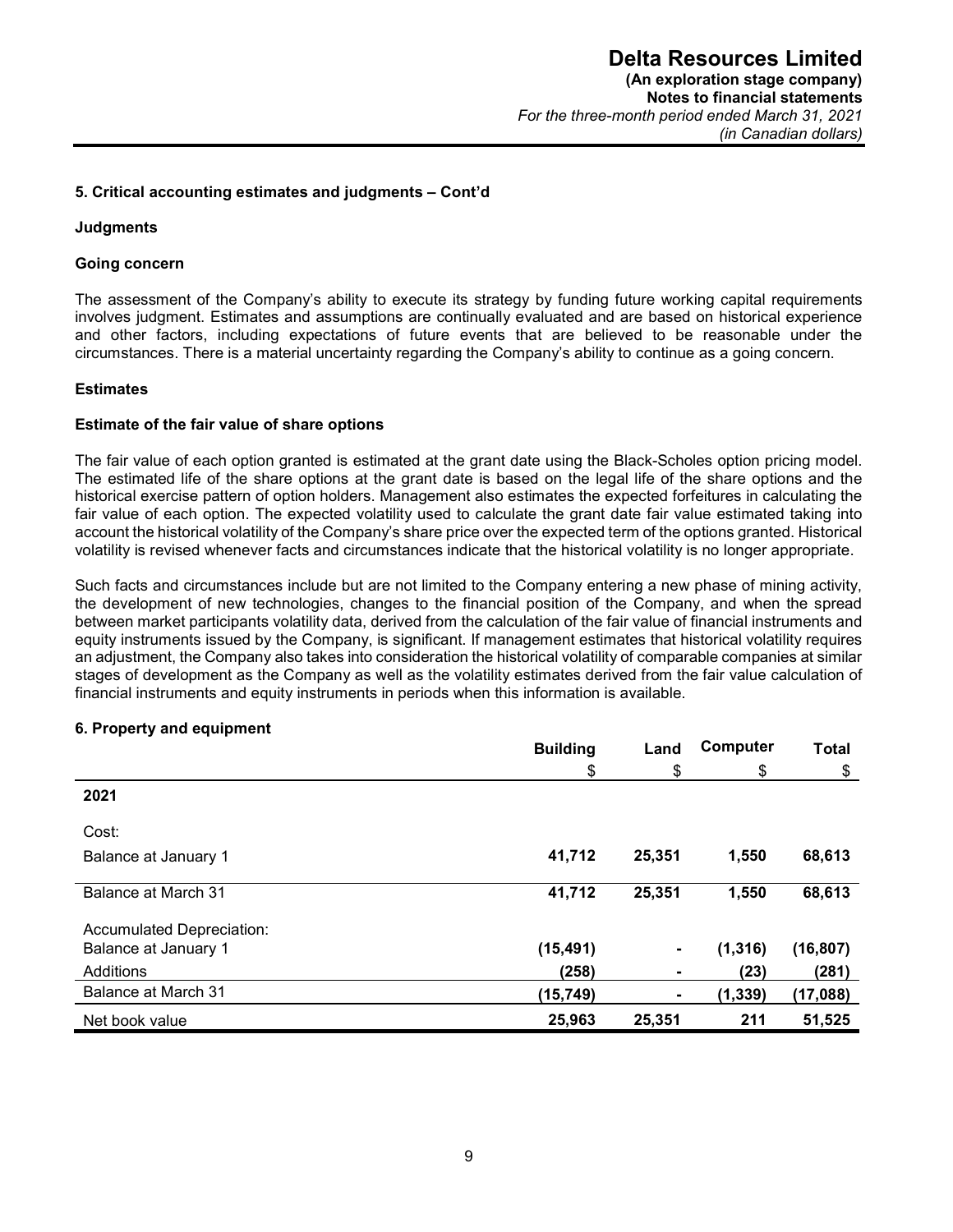# **(An exploration stage company)**

**Notes to financial statements**  *For the three-month period ended March 31, 2021 (in Canadian dollars)* 

# **6. Property and equipment - Cont'd**

|                           | <b>Building</b><br>Φ | Land<br>\$     | Computer<br>\$ | <b>Total</b><br>\$ |
|---------------------------|----------------------|----------------|----------------|--------------------|
| 2020                      |                      |                |                |                    |
| Cost:                     |                      |                |                |                    |
| Balance at January 1      | 41,712               | 25,351         | 1,550          | 68,613             |
| Balance at March 31       | 41,712               | 25,351         | 1,550          | 68,613             |
| Accumulated Depreciation: |                      |                |                |                    |
| Balance at January 1      | (14, 398)            | $\blacksquare$ | (1, 160)       | (15, 558)          |
| Additions                 | (273)                |                | (38)           | (311)              |
| Balance at March 31       | (14, 671)            | ۰              | (1, 198)       | (15, 869)          |
| Net book value            | 27,041               | 25,351         | 352            | 52,744             |

The building represents a warehouse at Ste-Justine, Quebec, for exploration site storage.

#### **7. Accounts payable and accrued liabilities**

|               | March 31,<br>2021 | December 31,<br>2020 |
|---------------|-------------------|----------------------|
|               |                   | \$                   |
| Trade payable | 245,693           | 450,846              |
| Accruals      | 4,049             | 22,602               |
|               | 249,742           | 473,448              |

# **8. Long-term debt**

On May 7, 2020, the Company received an interest-free loan of \$40,000 under the Canada Emergency Business account program. The loan will mature on December 31, 2022. Repaying the balance of the loan on or before December 31, 2022 will result in loan forgiveness of 25%. The Company has a reasonable assurance that the loan will be repaid by December 2022 and will receive the loan forgiveness. Therefore, the Company recorded an amount of \$10,000 under government grant in the statement of net loss and comprehensive loss.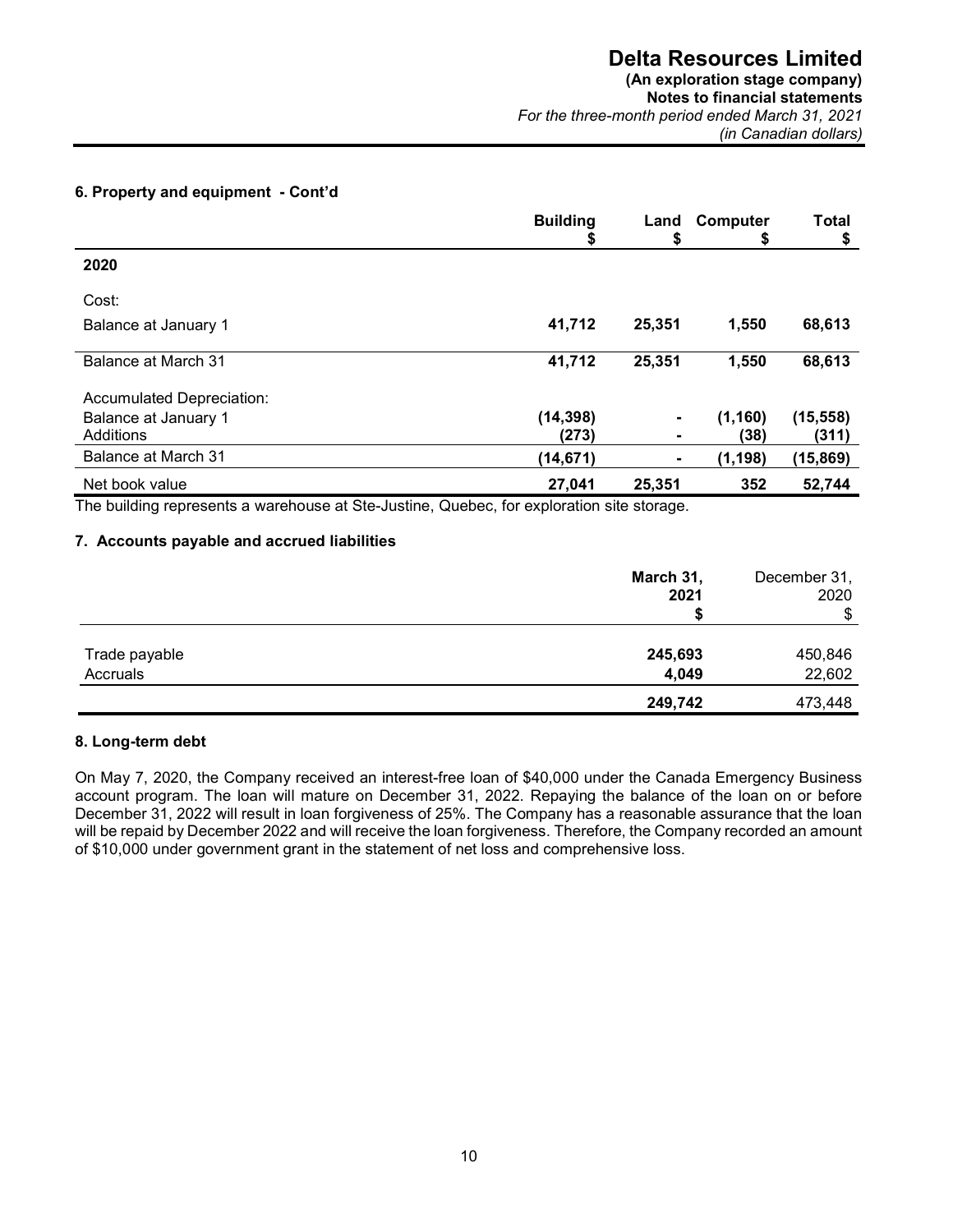#### **9. Common shares and warrants**

*Authorized:* An unlimited number common shares, without par value :

Changes in Company common shares and warrants were as follows:

|                                                                               | March 31,<br>2021 |            | December 31,<br>2020 |            |
|-------------------------------------------------------------------------------|-------------------|------------|----------------------|------------|
|                                                                               | <b>Number</b>     | Amount     | <b>Number</b>        | Amount     |
|                                                                               |                   | \$         |                      | \$         |
| Balance, beginning of period<br>Shares issued pursuant to private             | 35,347,907        | 32,220,814 | 29,049,338           | 30,183,612 |
| placements (1)(5)                                                             | 857,142           | 300,000    | 4,453,569            | 1,558,750  |
| Share issuance in consideration of<br>exploration and evaluation expenditures |                   |            |                      |            |
| (3)(4)(8)                                                                     |                   |            | 1,350,000            | 441,750    |
| Warrants exercised $(2)(6)$                                                   | 15,400            | 3,080      | 395,000              | 60,900     |
| Share-based compensation exercised (7)                                        |                   |            | 100,000              | 19,435     |
| Share issue costs                                                             |                   | (14, 380)  |                      | (43, 633)  |
|                                                                               |                   |            |                      |            |
| Balance, end of period                                                        | 36,220,449        | 32,509,514 | 35.347.907           | 32,220,814 |

- (1) On February 3, 2021, the Company issued 857,142 units at a price of \$0.35 per unit, for gross proceeds of \$300,000. Each unit consists of one common share and one half share purchase warrant. Each warrant entitles its holder to purchase one common share of the Company at \$0.45 for a 24-month period.
- (2) On January 27, 2021, the Company received \$3,080 following the exercise of 15,400 broker warrants at \$0.20 each.
- (3) On October 19, 2020, the Company issued 800,000 common shares pursuant to the Delta-2 / R-14 Property Agreement. The total fair value of the common shares issued of \$284,000 was determined using the closing price on the TSX Venture Exchange.
- (4) On October 3, 2020, the Company issued 500,000 common shares pursuant to the Delta-1 / Eureka Property Agreement. The total fair value of the common shares issued of \$150,000 was determined using the closing price on the TSX Venture Exchange.
- (5) On September 29, 2020, the Company issued 4,453,569 units at a price of \$0.35 per unit, for gross proceeds of \$1,558,750. Each unit consists of one common share and one half share purchase warrant. Each warrant entitles its holder to purchase one common share of the Company at \$0.50 for a 24-month period.
- (6) In July and August 2020, the Company received \$60,900 following the exercise of 395,000 warrants between \$0.12 and \$0.30 each.
- (7) On June 26, 2020, the Company received \$12,000 following the exercise of 100,000 share-based compensation at a price of \$0.12 each.
- (8) On February 28, 2020, the Company issued 50,000 common shares pursuant the acquisition of 14 new claims contiguous to the Delta-2 / R-14 property. The total fair value of the common shares issued of \$7,750 was determined using the closing price on the TSX Venture Exchange.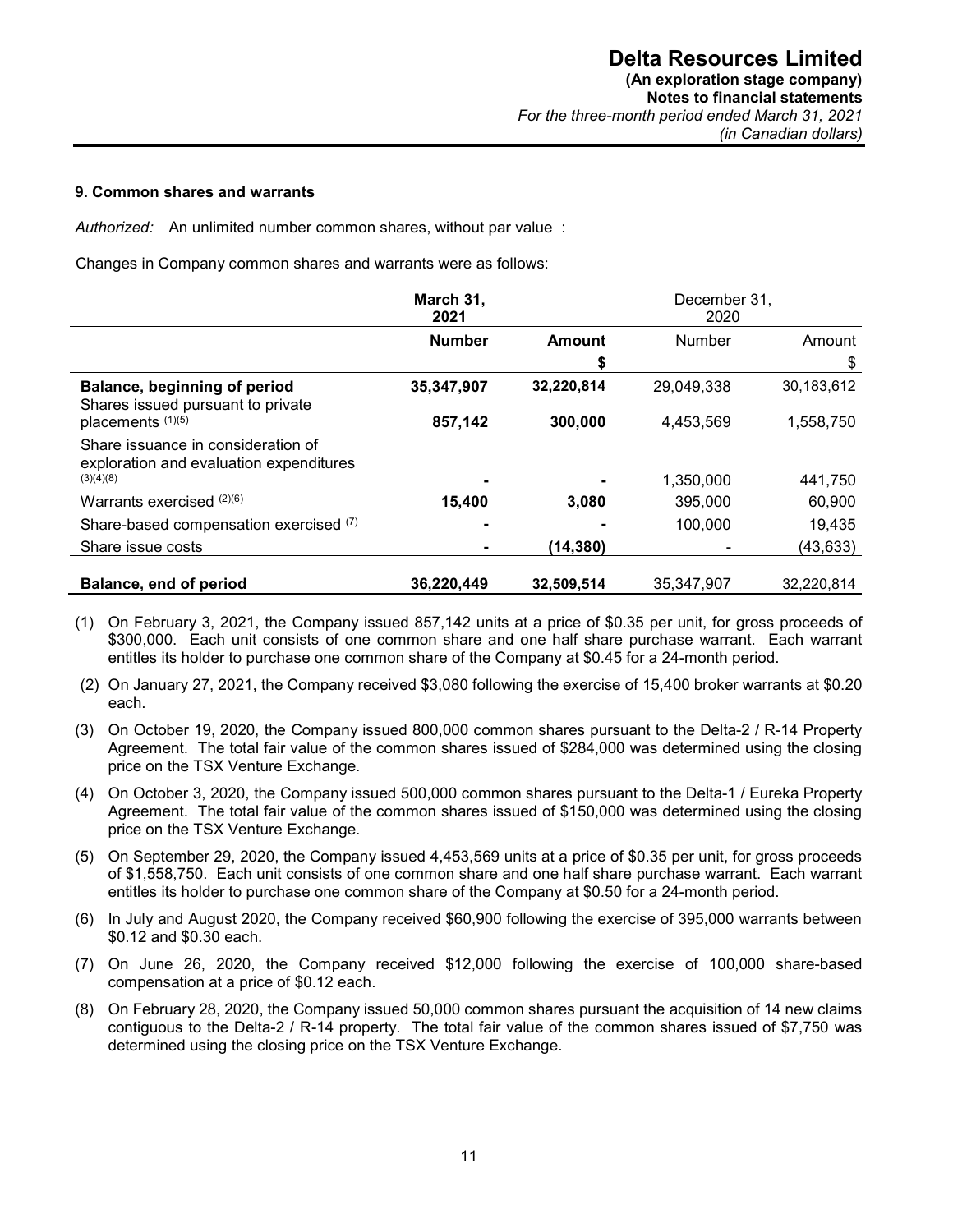# **9. Common shares and warrants – Cont'd**

#### **Warrants issued and outstanding**

Changes in share purchase warrants were as follows:

|                              | March 31,<br>2021     |                                                  |                       | December 31,<br>2020                             |
|------------------------------|-----------------------|--------------------------------------------------|-----------------------|--------------------------------------------------|
|                              | Number of<br>warrants | <b>Weighted Average</b><br><b>Exercise Price</b> | Number of<br>warrants | <b>Weighted Average</b><br><b>Exercise Price</b> |
| Balance, beginning of period | 7,939,281             | 0.28                                             | 6,107,500             | 0.19                                             |
| $Issued$ $(1)(2)(3)$         | 428,570               | 0.45                                             | 2,226,781             | 0.50                                             |
| Warrants exercised           | $\blacksquare$        |                                                  | (395,000)             | 0.15                                             |
| Balance, end of period       | 8,367,851             | 0.29                                             | 7,939,281             | 0.28                                             |

(1) On February 3, 2021, the Company issued 428,571 warrants as part of the private placement on that day. Each warrant entitles its holder to purchase one common share of the Company at \$0.45.

- (2) On September 29, 2020, the Company issued 2,226,781 warrants as part of the private placement on that day. Each warrant entitles its holder to purchase one common share of the Company at \$0.50.
- (3) In July and August 2020, the Company received \$60,900 following the exercise of 395,000 warrants at a price between \$0.12 and \$0.30 each**.**

At March 31, 2021, the following exercisable warrants were outstanding:

| <b>Warrants</b> | <b>Price</b> | <b>Expiry</b>      |
|-----------------|--------------|--------------------|
| 2,462,500       | 0.30         | December 20, 2021  |
| 3,250,000       | 0.12         | June 10, 2022      |
| 2,226,781       | 0.50         | September 29, 2022 |
| 428,570         | 0.45         | February 3, 2023   |
| 8,367,851       | 0.29         |                    |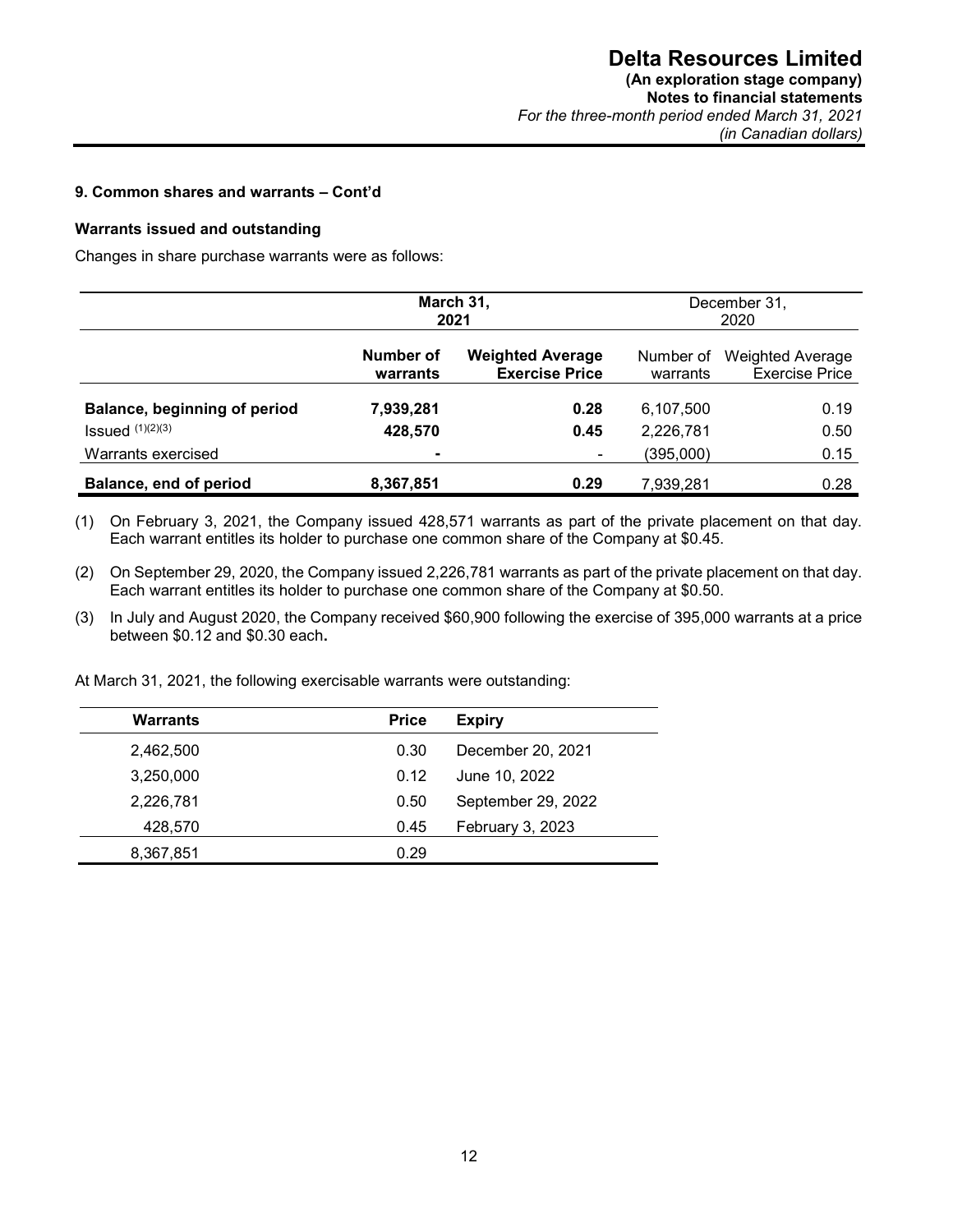### **9. Common shares and warrants – Cont'd**

#### **Broker warrants issued and outstanding – Cont'd**

Changes in broker warrants were as follows:

|                                                           | March 31,<br>2021                   |                                                  |                              | December 31,<br>2020                             |
|-----------------------------------------------------------|-------------------------------------|--------------------------------------------------|------------------------------|--------------------------------------------------|
|                                                           | Number of<br><b>broker warrants</b> | <b>Weighted Average</b><br><b>Exercise Price</b> | Number of<br>broker warrants | <b>Weighted Average</b><br><b>Exercise Price</b> |
| Balance, beginning of<br>period<br>Is sued <sup>(1)</sup> | 114,650<br>$\overline{\phantom{0}}$ | 0.25                                             | 80,000<br>34,650             | 0.20<br>0.35                                     |
| Exercised $(2)$                                           | (15,400)                            | 0.20                                             |                              |                                                  |
| Balance, end of period                                    | 99,250                              | 0.25                                             | 114.650                      | 0.25                                             |

(1) On September 29, 2020, the Company issued 34,650 broker warrants as part of the private placement on that day. Each warrant entitles its holder to purchase one common share of the Company at \$0.35 for a 24 months period.

(2) On January 27, 2021, the Company received \$3,080 following the exercise of 15,400 broker warrants at \$0.20 each.

At March 31, 2021, the following exercisable broker warrants were outstanding:

| <b>Broker warrants</b> | <b>Price</b> | <b>Expiry</b>      |
|------------------------|--------------|--------------------|
| 64.600                 | 0.20         | December 20, 2021  |
| 34.650                 | 0.35         | September 29, 2022 |
| 99.250                 | 0.25         |                    |

#### **Share-based compensation**

A summary of the status of the Company's stock option plan as of March 31 is as follows:

|                                 | March 31,<br>2021    |                                                  | December 31<br>2020  |                                           |
|---------------------------------|----------------------|--------------------------------------------------|----------------------|-------------------------------------------|
|                                 | Number of<br>options | <b>Weighted Average</b><br><b>Exercise Price</b> | Number of<br>options | Weighted Average<br><b>Exercise Price</b> |
| Balance, beginning of<br>period | 2,910,000            | 0.25                                             | 1,815,000            | 0.24                                      |
| <b>Issued</b> $(1)(2)(3)(4)$    | ۰                    | ۰                                                | 1,805,000            | 0.29                                      |
| Exercised $(5)$                 | ۰                    | ۰                                                | (100,000)            | 0.12                                      |
| Expired unexercised             |                      |                                                  | (610,000)            | 0.38                                      |
| Balance, end of period          | 2,910,000            | 0.25                                             | 2,910,000            | 0.25                                      |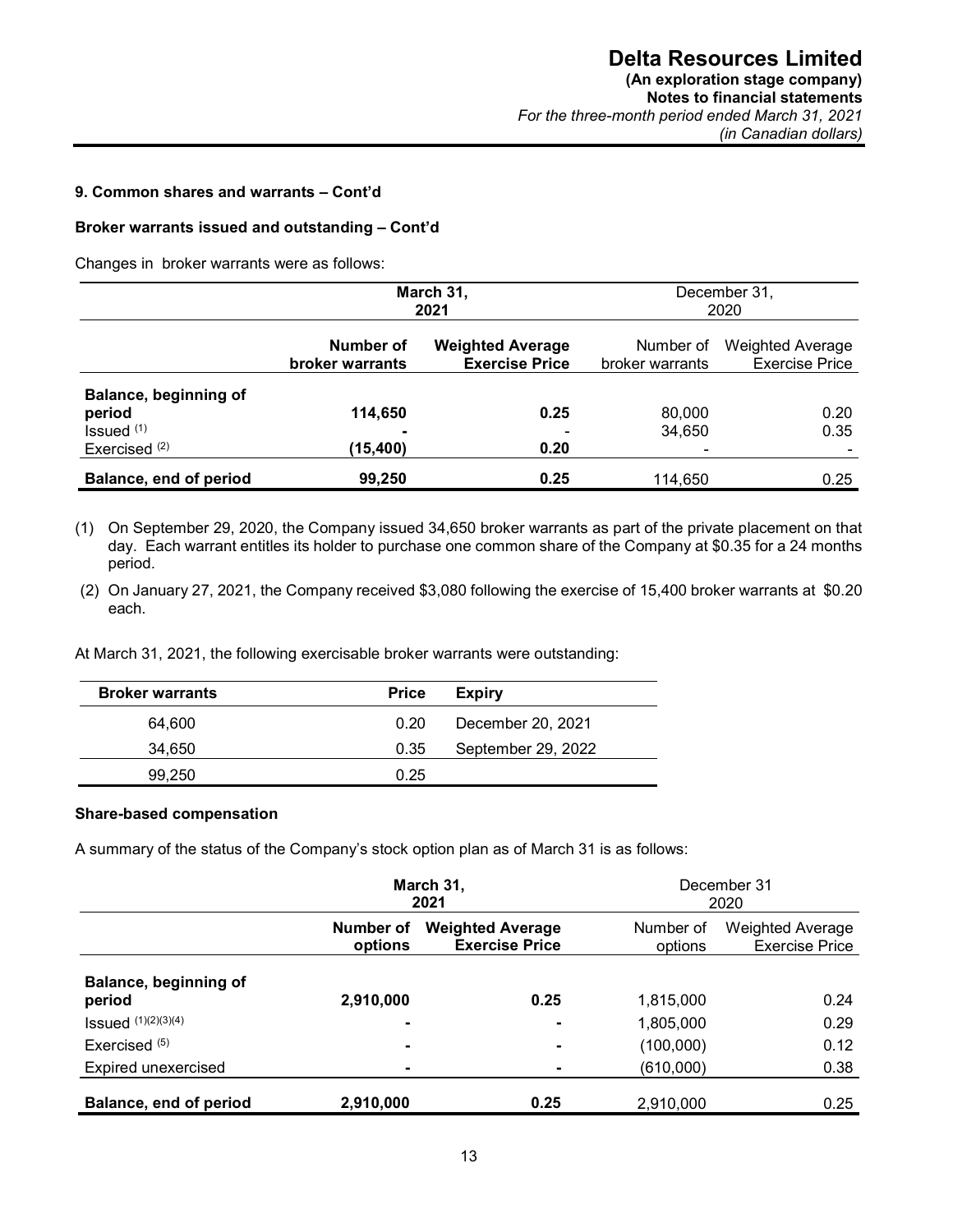#### **9. Common shares and warrants – Cont'd**

#### **Share-based compensation – Cont'd**

- (1) On November 27, 2020, the Company granted 125,000 stock options to a consultant at an exercise price of \$0.425 per common share expiring November 27, 2022. The fair value of these options was \$29,198 based on the Black-Scholes option pricing model all vesting immediately and based on the following assumptions: risk-free rate of 0.25%, life of 2 years, expected volatility of 109.5% and no expected dividends.
- (2) On August 24, 2020, the Company granted 200,000 stock options to a director at an exercise price of \$0.40 per common share expiring August 24, 2025. The fair value of these options was \$63,940 based on the Black-Scholes option pricing model all vesting immediately and based on the following assumptions: risk-free rate of 0.38%, life of 5 years, expected volatility of 114% and no expected dividends.
- (3) On July 17, 2020, the Company granted 100,000 stock options to a consultant at an exercise price of \$0.40 per common share expiring July 11, 2021. The fair value of these options was \$16,827 based on the Black-Scholes option pricing model all vesting immediately and based on the following assumptions: risk-free rate of 0.24%, life of 1 year, expected volatility of 111% and no expected dividends.
- (4) On July 10, 2020, the Company granted 1,380,000 stock options to directors and officer at an exercise price of \$0.26 per common share expiring July 10, 2025. The fair value of these options was \$244,318 based on the Black-Scholes option pricing model all vesting immediately and based on the following assumptions: risk-free rate of 0.36%, life of 5 years, expected volatility of 89% and no expected dividends.
- (5) On June 26, 2020, the Company received \$12,000 following the exercise of 100,000 share-based compensation at a price of \$0.12 each. An amount of \$7,435 has been recorded and transferred from contributed surplus.

| <b>Options</b> | <b>Exercisable</b> | <b>Price</b> | <b>Expiry</b>     |
|----------------|--------------------|--------------|-------------------|
| 100,000        | 100,000            | 0.40         | July 11, 2021     |
| 280,000        | 280,000            | 0.32         | September 8, 2021 |
| 125,000        | 125,000            | 0,42         | November 27, 2022 |
| 625,000        | 625,000            | 0.11         | July 4, 2024      |
| 200,000        | 200,000            | 0.13         | July 8, 2024      |
| 1,380,000      | 1,380,000          | 0.26         | July 10, 2025     |
| 200,000        | 200,000            | 0.40         | August 24, 2025   |
| 2,910,000      | 2,910,000          |              |                   |

At March 31, 2021, the following exercisable stock options were outstanding: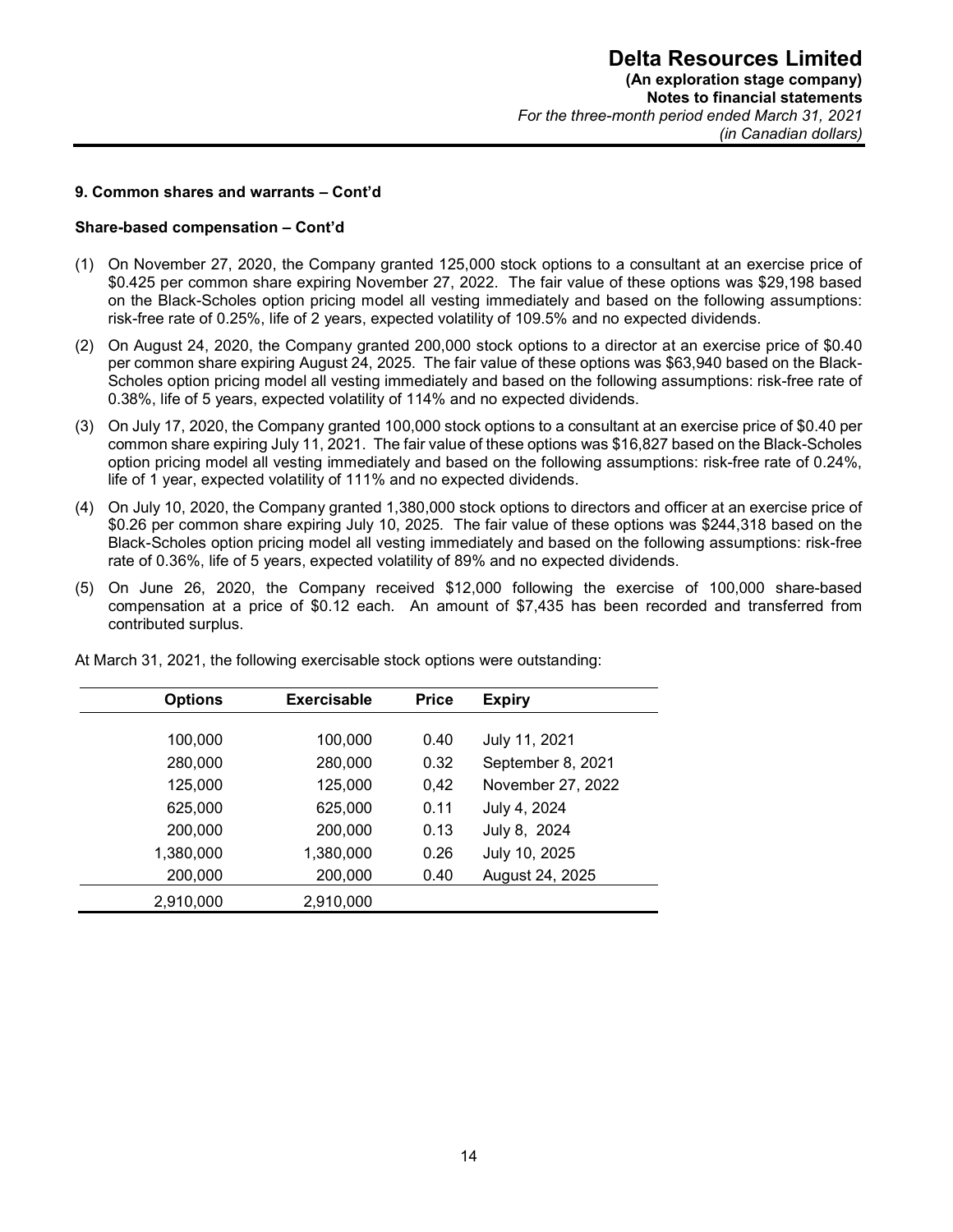# **10. Exploration and evaluation activities**

The Company incurred the following evaluation and evaluation expenses for the three-month period ended:

|                                                                                          | March 31,<br>2021 | March 31,<br>2020 |
|------------------------------------------------------------------------------------------|-------------------|-------------------|
|                                                                                          | \$                | \$                |
| Drilling                                                                                 | 438,403           | 11,716            |
| Airborne surveys                                                                         |                   | 199,144           |
| Choice of area and review of previous data                                               | 225               | 12,890            |
| Geology and prospection                                                                  | 14 3 22           |                   |
| General exploration expenses                                                             | 8,158             | 6,763             |
| Analysis                                                                                 | 77,320            | 6,142             |
| Geochimical survey                                                                       |                   | 9,297             |
| Geophysical and geochemical                                                              | 83,501            | 6,450             |
| Refundable tax credit on mining duties and refundable<br>tax credit related to resources | (253, 104)        | (72, 582)         |
| Proceeds relating to the grant of options on mining<br>project (Note 10)                 | (350,000)         |                   |
| Fees related to the grant of options on mining project                                   | 21,000            | 16,331            |
|                                                                                          | 39,833            | 196,151           |

#### **Bellechasse Property**

In January, 2020, the Company announced that it has signed a Letter of Intent ("LOI") with Yorkton Ventures Inc. ("Yorkton") for the sale of its interest in the Bellechasse-Timmins property (the "Property") and associated claims in southeastern Quebec for \$1,700,000 subject to a 60 day due diligence period (the "Due Diligence Period").

The agreement is subject to Yorkton completing a legal, technical and environmental due diligence on the Property. If the due diligence is not satisfactory to Yorkton at its sole discretion, they shall have the right to terminate the LOI.

#### Proposed Terms of the Agreement:

To acquire a 100% interest in the Property, Yorkton will:

- Make a \$100,000 cash payment within 10 days of signing of a definitive agreement (condition fulfield),
- Make a \$250,000 cash payment within 90 days after signing of a definitive agreement (condition fulfield),
- Make a \$350,000 cash payment within 180 days after signing of a definitive agreement (condition fulfield),
- Make a \$450,000 cash payment within 270 days after signing of a definitive agreement
- Make a \$550,000 cash payment within 360 days after signing of a definitive agreement

Yorkton will also commit to paying Delta a gold royalty of I% NSR on any and all commercial production of gold. Yorkton may re-purchase 0.5% of the NSR for \$1 Million at anytime.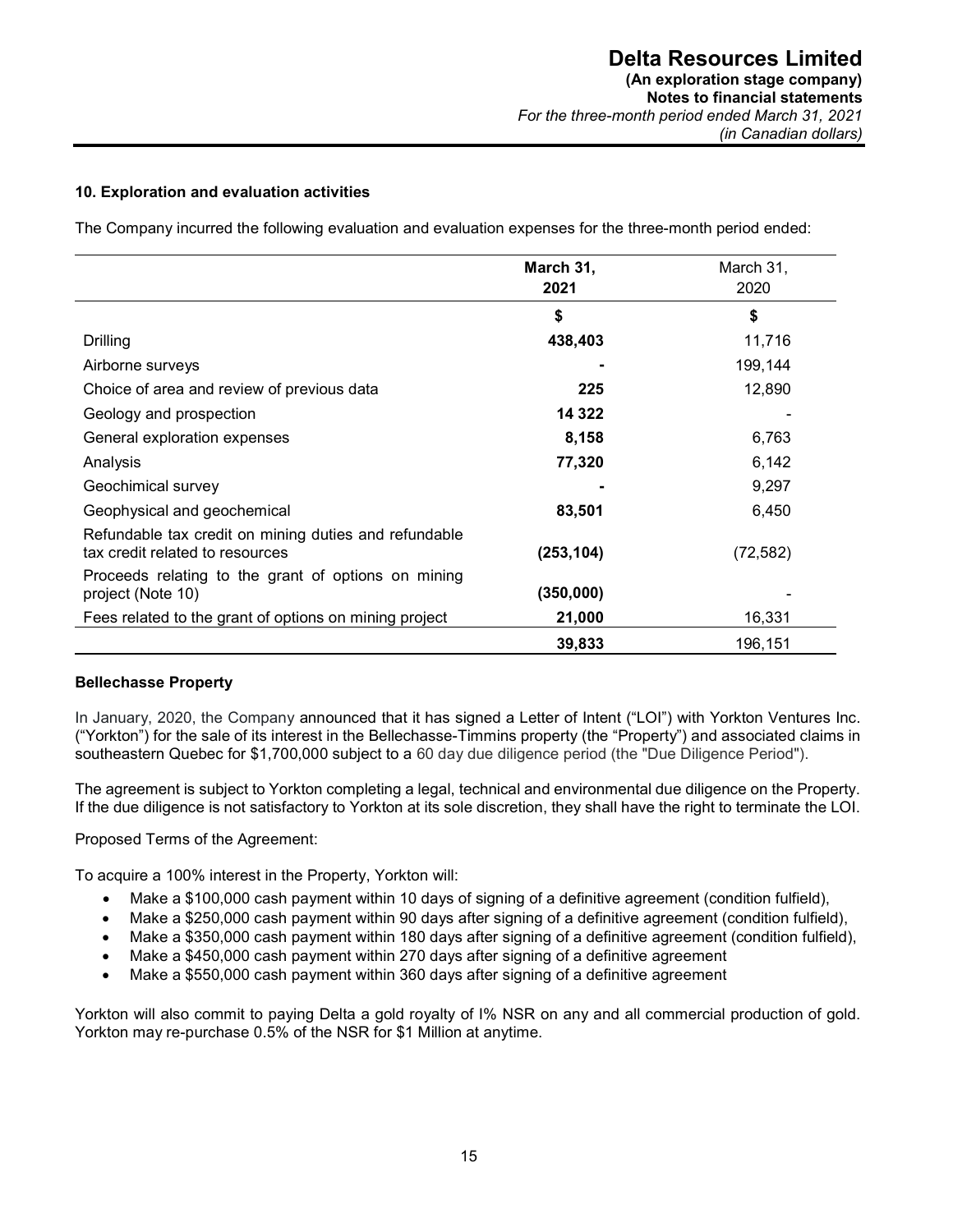#### **10. Exploration and evaluation activities – Cont'd**

#### **Bellechasse Property – Cont'd**

In March 2020, Yorkton signed an amending agreement requesting an additional 15 day delay (starting May 5<sup>th</sup>, 2020) to complete and finalize the definitive agreement. Yorkon agree to pay Delta a \$10,000.00 non-refundable deposit to preserve the exclusivity rights to the Bellechasse property.

In July, 2020, the definitive agreement described above has been signed by both parties.

On February 1, 2021 the Company announced the reception of the third tranche cash payment of \$350,000 from Yorkton Ventures Inc. for the sale of its Bellechasse-Timmins Gold Deposit and also the signature of a revised agreement signed on January 27, 2021. The revised schedule of payment is as follow:

- \$200,000 cash payment no later than August 1, 2021
- \$200,000 cash payment no later than September 1, 2021
- \$200,000 cash payment no later than October 1, 2021
- \$200,000 cash payment no later than Novemebr 1, 2021
- \$200,000 cash payment no later than December 1, 2021

The property now consists of approximately 138 (2019 – 137) claims for a total of 5,053 (2019 – 4,989) hectares.

#### **Delta-2 / R-14 Property**

On October 17, 2019, the Company announced the signing of an exclusive agreement to acquire a 100% interest in the Delta-2 / R-14 Gold Property in the Chibougamau Mining District of Quebec.

The terms of the agreement are as follows:

| <b>Anniversary Date</b> | <b>Cash Payment</b>        | <b>Share Payment</b>          | <b>Work Commitment</b> |
|-------------------------|----------------------------|-------------------------------|------------------------|
| On signing              | \$0                        | 1,000,000<br>(already issued) | n.a.                   |
| 12 months               | \$25,000<br>(already paid) | 800,000<br>(already issued)   | \$0                    |
| 24 months               | \$50,000                   | 800,000                       | \$300,000              |
| 36 months               | \$100,000                  | 700,000                       | \$700,000              |

- The vendor holds a 2.0% NSR Royalty on the claims (except on the 41 legacy claims listed below). Delta may buy back 1.0% at any time for \$1,000,000.
- 41 legacy claims are subject to a 1.5% NSR Royalty. Delta has the option to purchase 0.75% of this NSR for \$500,000.

In February 2020, Delta has acquired 14 new claims contiguous to the Delta-2 / R-14 property, covering approximately 880 hectares. The terms of the agreement with Multi-Resources Boreal include a one-time payment of \$5,000.00 and the issuance of 50,000 shares for a 100% interest in the claims. Delta also grants a 2% NSR to Multi-Resources Boreal with an option for Delta to buy back a 1% NSR at anytime for \$1,000,000.

On May 20, 2020, Delta announced the addition, through staking, of an additional 30 claims, covering 1,669 hectares.

The property now consists of 322 contiguous mining claims covering a total area of 17,060.50 hectares.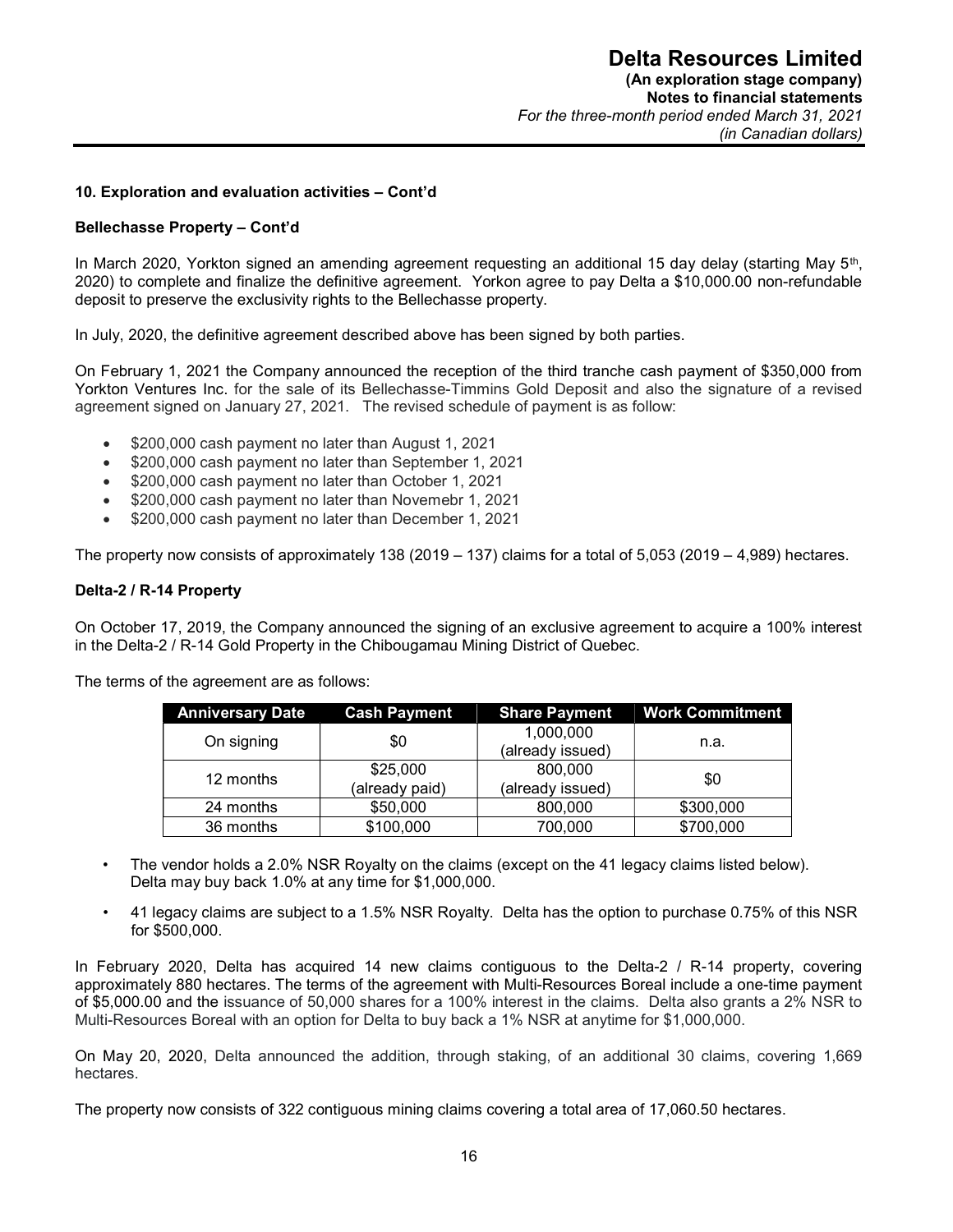#### **10. Exploration and evaluation activities – Cont'd**

#### **Delta-1 / Eureka Property**

On October 3, 2019 the Company announced the signing of an exclusive agreement to acquire a 100% interest in the new Eureka gold Discovery in the Thunder Bay Mining District of Ontario.

The terms of the agreement are as follows:

| <b>Anniversary Date</b> | <b>Cash Payment</b> | <b>Share Payment</b> | <b>Work Commitment</b> |  |
|-------------------------|---------------------|----------------------|------------------------|--|
| On signing              | \$25,000            | 500,000              |                        |  |
|                         | (already paid)      | (already issued)     | n.a.                   |  |
| 12 months               | \$25,000            | 500,000              | \$200,000              |  |
|                         | (already paid)      | (already issued)     | (condition fulfilled)  |  |
| 24 months               | \$50,000            | \$50,000*            | \$500,000              |  |
| 36 months               | \$75,000            | \$50,000*            | \$1,000,000            |  |
| 48 months               | \$150,000           | n.a.                 |                        |  |

\*Amount payable in shares to a maximum of 500,000 shares

- The vendor holds a 1.75% NSR Royalty on the claims. Delta may buy back the first 0.75% at any time for seven years after the effective date of the agreement for \$500,000 and the remaining 1% Royalty at any time after the first 0.75% is purchased for \$4,000,000.
- Five legacy claims of the property are also subject to NSR Royalties ranging from 0.5% to 1% from an underlying agreement. Delta has the option to purchase 50% of this NSR for the sum of \$50,000.
- The agreement also includes advanced royalty payments starting 7 years after the effective date of the agreement.

In December 2019, the Company signed an agreement with the Ontario Exploration Corporation (**the "OEC"**) to buy back a NSR of up to 1% on its Eureka property in the Thunder Bay District, Ontario. Under the terms of the agreement, Delta now has the exclusive right to purchase 50% of the OEC NSR at Eureka by paying the OEC the sum of \$50,000 payable as follows:

- Payment of \$15,000 before December 31, 2019 (already paid);
- Payment of \$35,000 before May 31<sup>st</sup>, 2021.

Once Delta exercises its right to buyback the first 50% of the OEC NSR, Delta shall have the right to purchase the second 50% tranche at anytime by paying the OEC an additional \$50,000. Following the purchase of the second 50% tranche, Delta will have purchased the entire NSR Royalty currently owned by the OEC on the Eureka Property.

The OEC currently owns between 0.5% and 1.0% NSR royalty on certain claims of the Eureka property. More specifically, the OEC owns a 1.0% NSR on the claims covering the Eureka Gold prospect, Matawin and Kaspar gold occurrences and a 0.5% NSR on the claims surrounding the Kaspar occurrence.

The property now consists of 245 contiguous unpatented mining claims covering a total area of 4,495 hectares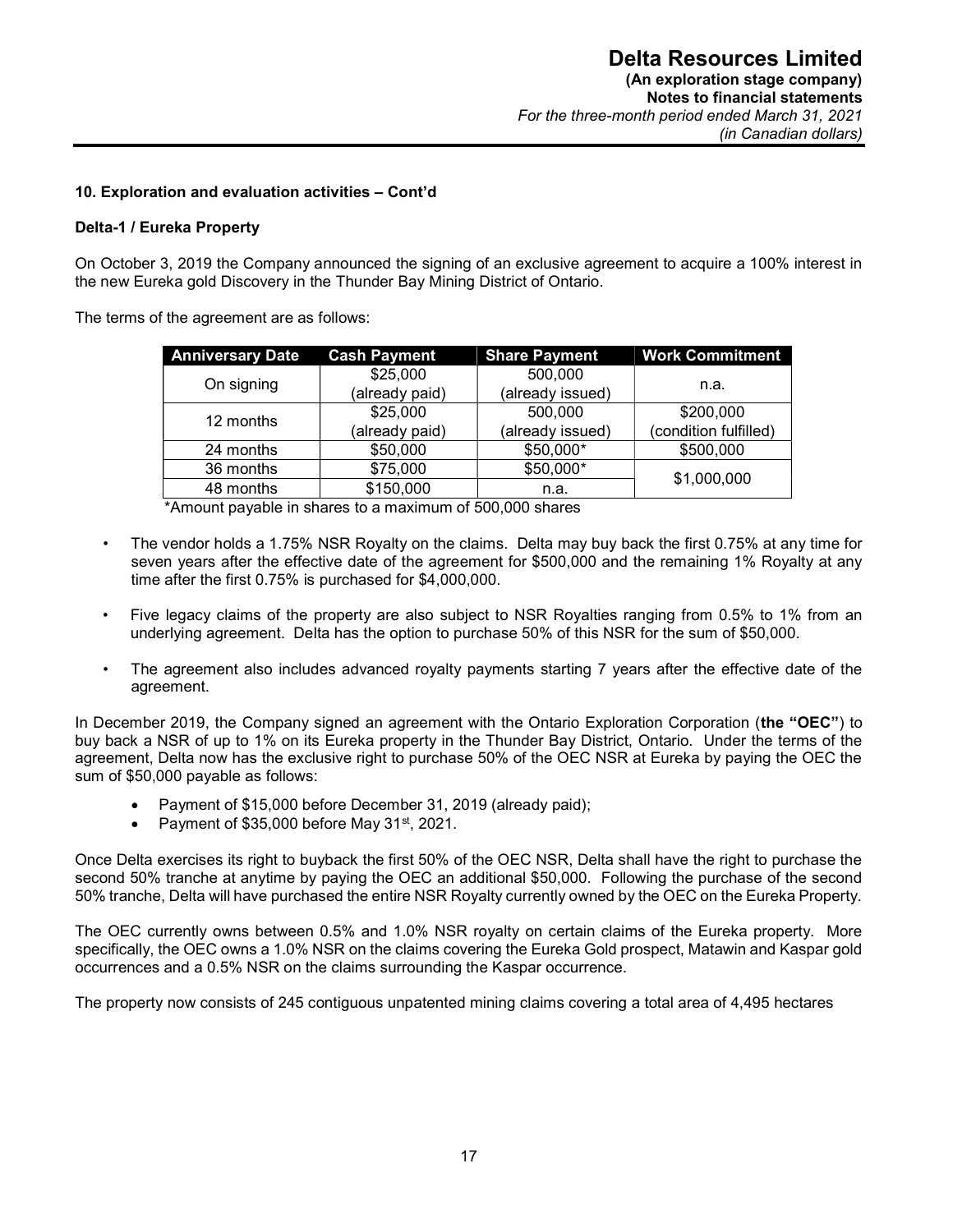#### **11. Complementary information related to cash flows**

**Net change in non-cash operating working capital items:** 

|                                          | March 31,<br>2021 | March 31,<br>2020 |  |
|------------------------------------------|-------------------|-------------------|--|
|                                          |                   | \$                |  |
| Sales tax receivable                     | 25,937            | 12,389            |  |
| Prepaid expenses                         | 17,463            | 8,351             |  |
| Other receivable                         | (1,008)           |                   |  |
| Accounts payable and accrued liabilities | (223, 707)        | 25,128            |  |
|                                          | (181, 315)        | 45,868            |  |

#### **12. Related party transactions**

During the three-month period ended March 31, 2021, the Company incurred professional fees in the amount of \$15,000 (2020 - \$15,000), to 9132-8757 Quebec Inc., a company owned by Frank Candido, the former President (now Chairman and Vice-President of Corporate Communications) of the Company. In relation with these transactions no amount was payable as at March 31, 2021 (2020 - Nil).

During the three-month period ended March 31, 2021, the Company incurred professional fees in the amount of \$11,877 (2020 - \$7,853), to Nathalie Laurin, the Chief Financial Officer of the Company. In relation with these transactions, \$1,155 was payable as at March 31, 2021 (2020 - \$646).

During the three-month period ended March 31, 2021, the Company didn't incurred professional fees (\$6,942 in 2020). During the same period, the Company incurred an amount of \$57,176 (\$26,071 in 2020) in exploration and evaluation expenditures, to 7529449 Canada Inc., a company owned by Michel Chapdelaine, the Vice President Exploration and Chief Operating Officer of the Company. In relation with these transactions, an amount of \$18,393 was payable as at March 31, 2021 (2020 - \$135 payable and \$11,719 accrued).

The transactions are in the normal course of operations and are measured at the exchange amount, which is the amount of consideration established and agreed by the related parties.

The following table reflects the remuneration of key management and directors of the Company:

|                              | March 31,<br>2021 | March 31,<br>2020<br>ጦ<br>Œ |
|------------------------------|-------------------|-----------------------------|
| Salaries and fringe benefits | 30,262            | 33,372                      |

# **13. Contigent liabilities**

The Company's operations are governed by governemental laws and regulations regarding environmental protection Environmental consequences are difficult to identify, in terms of level, impact or deadline. At the present time and to the best knowledge of its management, the Company is in compliance with the laws and regulations. Any additional payment to liability already recorded that result from restoration costs will be accrued in the financial statements only when they will be reasonably restimated and will be charged to the earnings at that time.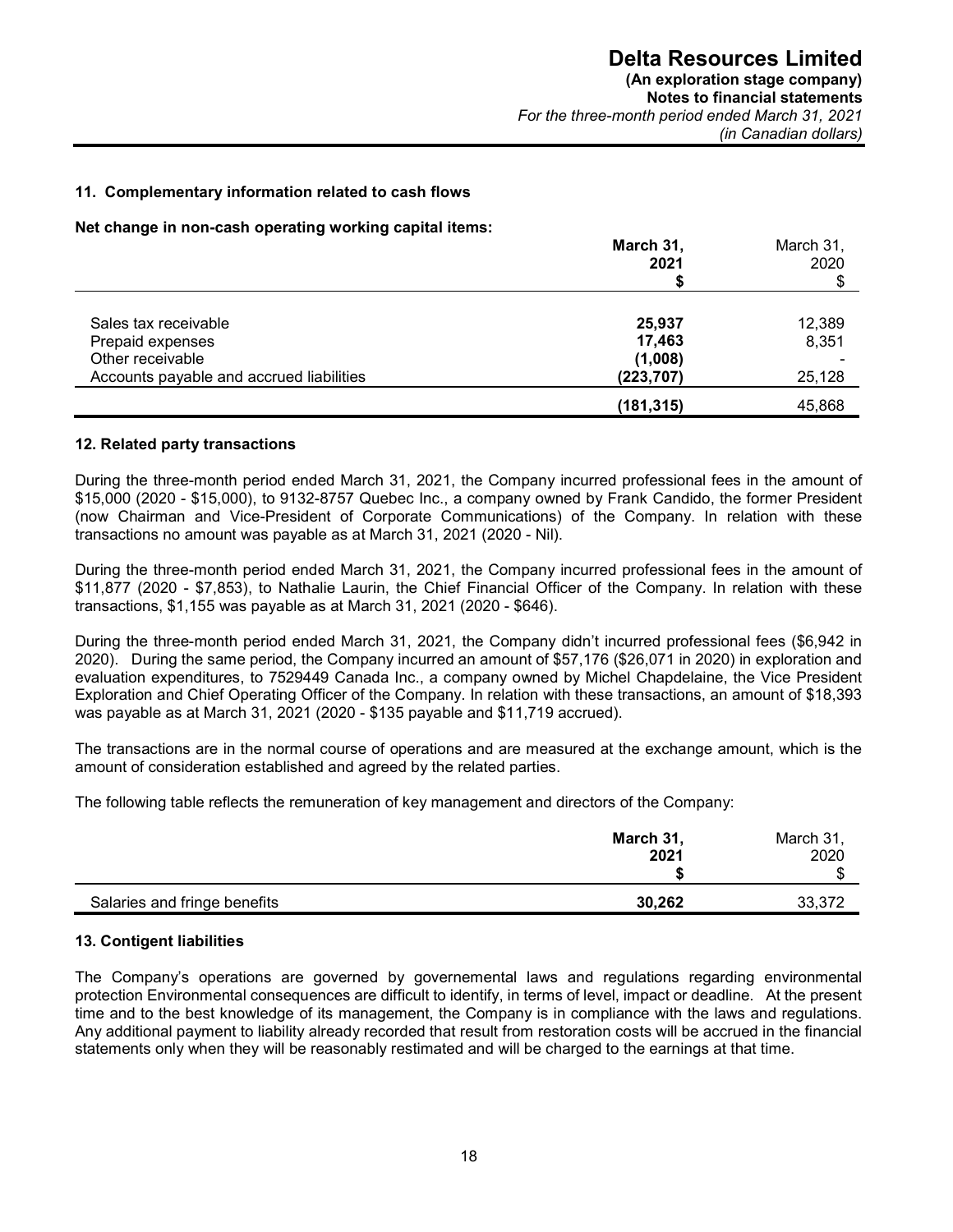#### **14. Commitments**

In October 2020, the Company signed a lease contract for its Chibougamau office, starting January 1, 2021 and expiring in December 31, 2021. Minimum payments, totaling \$22,500, are solely comprised of payments to be made in 2021.

Under rules established by the Ministère de l'Énergie et Ressources naturelles of the province of Québec, the Company is required to spend the amount of approximately \$12,330 to maintain the claims on the properties in 2021.

In addition, the Company has the following royalty commitments resulting from past transactions:

- Net profit royalty of 5% on net profits greater than \$250,000 for 4 claims acquired from La Société Minière Colmo.
- Net smelter royalty of 2% for 26 claims acquired from a prospector in 2010.

#### **15. Capital management**

The Company defines capital as equity amounting to \$1,582,647 as at March 31, 2021 (\$1,487,839 as at December 31, 2020).

The Company's objectives when managing capital are to:

- ensure sufficient liquidity to support its financial obligations and execute its operating and strategic plans;
- maintain financial capacity and access to capital to support future development of the business while taking into consideration current and future industry, market and economic risks and conditions; and
- utilize short term funding sources to manage its working capital requirements.

The Company has no externally imposed restrictions on capital. There were no significant changes in the Company's approach to capital management during the three-month period ended March 31, 2021.

#### **16. Loss per share**

(a) *Basic loss per share* 

Basic loss per share is computed by dividing net loss for a period by the weighted average number of common shares outstanding during that period.

(b) *Diluted loss per share* 

Diluted loss per share is computed by dividing net loss for a period by the diluted number of common shares. Diluted common shares includes the effects of instruments, such share options and warrants, which could cause the number of common shares outstanding to increase.

The Company reported a comprehensive loss for the years ended December 31, 2020 and 2019; the Company has accordingly presented basic and diluted loss per share, which are the same, on a single line in the statements of loss and comprehensive loss. Diluted loss per share did not include the effect of share purchase options and warrants as they were anti-dilutive.